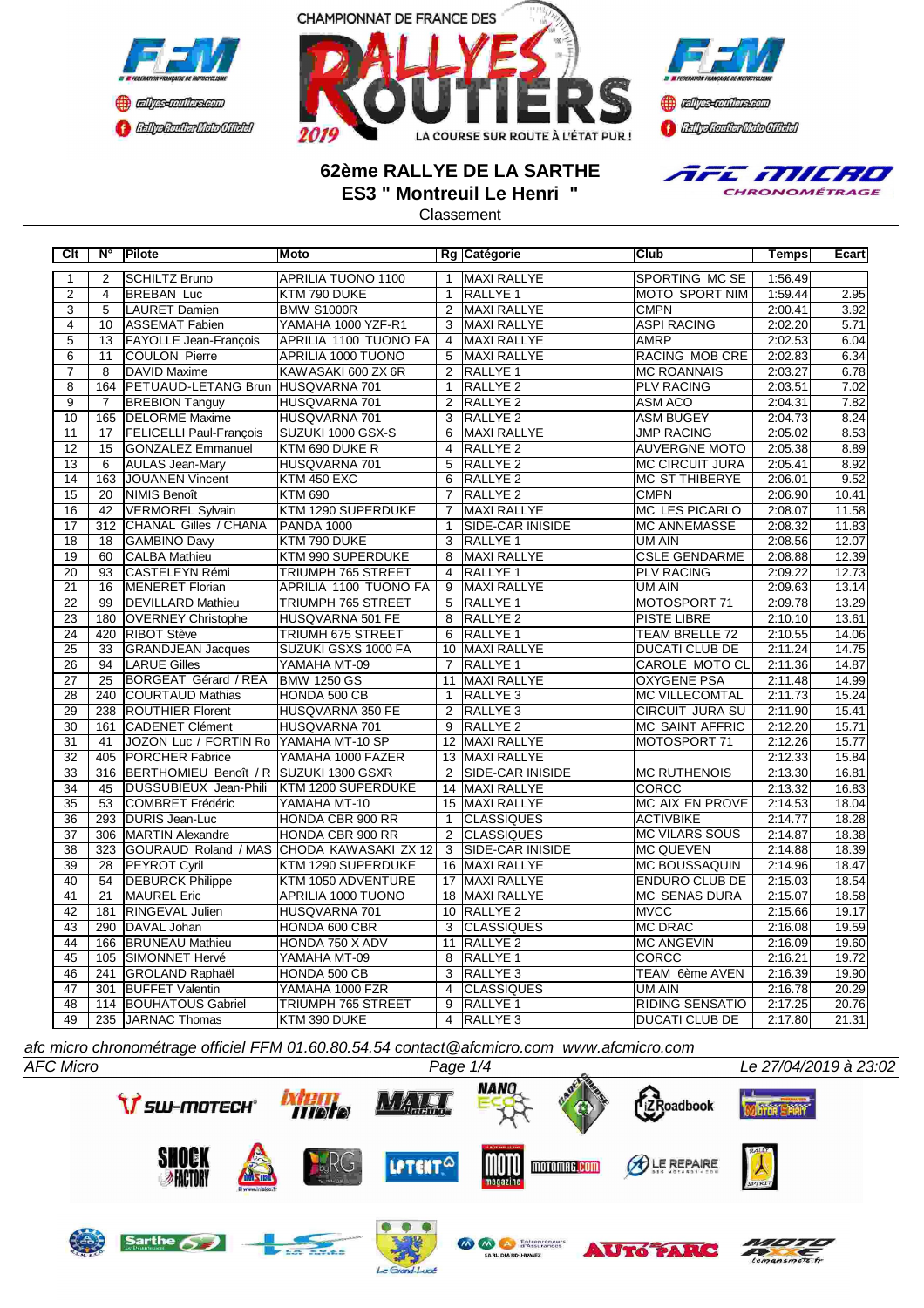





62ème RALLYE DE LA SARTHE ES3 " Montreuil Le Henri " **Classement** 



| Clt             | $N^{\circ}$      | Pilote                                    | Moto                       |                 | Rg Catégorie            | <b>Club</b>            | <b>Temps</b> | Ecart |
|-----------------|------------------|-------------------------------------------|----------------------------|-----------------|-------------------------|------------------------|--------------|-------|
| 50              | 121              | <b>ROGER Alain</b>                        | YAMAHA MT-09               |                 | 10 RALLYE 1             | <b>MOTO TEAM 95</b>    | 2:18.55      | 22.06 |
| 51              |                  | 423 HAYE Benjamin                         | TRIUMH 675 STREET          |                 | 11 RALLYE 1             | <b>TEAM RALLYE VA</b>  | 2:18.82      | 22.33 |
| 52              | 426              | <b>IGATE Damien</b>                       | <b>TRIUMPH 675 STREET</b>  |                 | 12 RALLYE 1             | <b>ESML LOUVIGNE</b>   | 2:18.82      | 22.33 |
| 53              | 438              | <b>AMADIEU Yoann</b>                      | HONDA 600 HORNET           |                 | 13 RALLYE 1             |                        | 2:18.83      | 22.34 |
| $\overline{54}$ | 292              | <b>FORTIN Eric</b>                        | BMW R 80 GS                | $\overline{5}$  | <b>CLASSIQUES</b>       | <b>MOTO NATURE D'</b>  | 2:18.87      | 22.38 |
| 55              | 296              | <b>PIGEAT Richard</b>                     | <b>DUCATI 900 SUPERSPO</b> | 6               | <b>CLASSIQUES</b>       | <b>RACING MOB CRE</b>  | 2:19.26      | 22.77 |
| 56              | 436              | GASTINEAU Matthieu / G DUCATI 821 MONSTER |                            |                 | 14 RALLYE 1             |                        | 2:19.55      | 23.06 |
| 57              | 333              | <b>AGIN Patrick / POTTIER</b>             | SUZUKI 1300 B-KING         | $\overline{4}$  | <b>SIDE-CAR INISIDE</b> | <b>ASMACO</b>          | 2:19.97      | 23.48 |
| $\overline{58}$ | 329              | CHOIN Albert / BORDAS                     | CHODA 1000 GSXR            | $\overline{5}$  | <b>SIDE-CAR INISIDE</b> | <b>UM AUBE</b>         | 2:20.43      | 23.94 |
| 59              | 332              | BOUDIER Christophe / M VOXAN VX10         |                            | 6               | <b>SIDE-CAR INISIDE</b> | <b>MC PAU ARNOS</b>    | 2:21.30      | 24.81 |
| 60              | 46               | DOSMAS Philippe / DOS                     | BMW R1200 GSA              | $\overline{19}$ | <b>MAXI RALLYE</b>      | LA MAIN AU PANIE       | 2:21.49      | 25.00 |
| 61              | 101              | <b>BACCA Riccardo</b>                     | SUZUKI 750 GSXR            | 15              | RALLYE <sub>1</sub>     | <b>PASSION VITESSE</b> | 2:21.56      | 25.07 |
| 62              | 44               | <b>BASELLO Florent</b>                    | HONDA 1000 AFRICA TW       |                 | 20 MAXI RALLYE          | <b>CORCC</b>           | 2:21.58      | 25.09 |
| 63              | 303              | CRESCENZO Sébastien                       | HONDA CBR 900 RR           | $\overline{7}$  | <b>CLASSIQUES</b>       | MOTO SPORT 71          | 2:21.67      | 25.18 |
| 64              | 421              | <b>FILLON Joël</b>                        | HONDA 600 HORNET           |                 | 16 RALLYE 1             | ASM ACO                | 2:21.80      | 25.31 |
| 65              |                  | 113 GROSSE Johann                         | YAMAHA MT-09               |                 | 17 RALLYE 1             | MOTO TEAM 95           | 2:21.86      | 25.37 |
| 66              | 412              | NOEL Manuel                               | <b>TRIUMPH 1050 TIGER</b>  | 21              | MAXI RALLYE             |                        | 2:22.05      | 25.56 |
| 67              |                  | 313 RIBES Kévin / RIBES Juli              | SUZUKI 1300 GSXR CHO       | $\overline{7}$  | <b>SIDE-CAR INISIDE</b> | <b>CORCC</b>           | 2:22.29      | 25.80 |
| 68              | 315              | LEPAGE Pauline / LEPA                     | YAMAHA RDS MSR             | 8               | SIDE-CAR INISIDE        | MC <sub>2</sub> A      | 2:22.40      | 25.91 |
| 69              | 454              | <b>MENERET Mickaël</b>                    | KTM 690 DUKE R             | $\overline{12}$ | <b>RALLYE 2</b>         |                        | 2:22.80      | 26.31 |
| 70              | 242              | <b>DUHAMEL Daniel</b>                     | HONDA 500 CB               | 5               | RALLYE <sub>3</sub>     | <b>GMT 94</b>          | 2:22.85      | 26.36 |
| 71              | 324              | TRIGOLET Christophe / T SUZUKI 1300 DJ    |                            | $\overline{9}$  | <b>SIDE-CAR INISIDE</b> | <b>TC 72</b>           | 2:23.24      | 26.75 |
| $\overline{72}$ | 430              | <b>GARNIER Mickaël</b>                    | TRIUMPH 675 STREET T       | 18              | <b>RALLYE 1</b>         |                        | 2:23.25      | 26.76 |
| 73              | 91               | <b>GRATIOT Caroline</b>                   | HONDA 600 HORNET           |                 | 19 RALLYE 1             | <b>ASPI RACING</b>     | 2:23.31      | 26.82 |
| 74              | 40               | <b>BEALLE Emmanuel</b>                    | DUCATI 1200 MONSTER        |                 | 22 MAXI RALLYE          | TEAM BIKE 71           | 2:23.75      | 27.26 |
| 75              | 407              | LEBOUC Sébastien                          | APRILIA 1000 TUONO         |                 | 23 MAXI RALLYE          | ASM ACO                | 2:23.77      | 27.28 |
| 76              | 243              | <b>DUHAMEL Théo</b>                       | HONDA 500 CB               | 6               | <b>RALLYE3</b>          | <b>GMT 94</b>          | 2:23.84      | 27.35 |
| $\overline{77}$ | 95               | LOUSSEREAUX David                         | <b>TRIUMH 675 STREET</b>   | 20              | <b>RALLYE 1</b>         | <b>ACTIVBIKE</b>       | 2:24.16      | 27.67 |
| 78              | 409              | LE DUIN Jérôme                            | HONDA CB 1000 R            | $\overline{24}$ | <b>MAXI RALLYE</b>      |                        | 2:24.60      | 28.11 |
| 79              | 456              | <b>RICHARD David</b>                      | KTM 690 DUKE               |                 | 13 RALLYE 2             |                        | 2:24.86      | 28.37 |
| 80              | 249              | <b>BOURGEOIS Quentin</b>                  | HONDA 500 CB               | $\overline{7}$  | RALLYE <sub>3</sub>     | <b>MC FLEUR DE LYS</b> | 2:24.97      | 28.48 |
| 81              | 460              | MADIOT Laurent                            | <b>MOTORBIKE 400 DRZ</b>   | 8               | RALLYE <sub>3</sub>     | <b>TEAM BRELLE 72</b>  | 2:25.01      | 28.52 |
| 82              | 58               | <b>BOURGEOIS Frédéric</b>                 | KTM 1290 SUPERDUKE         | 25              | MAXI RALLYE             | <b>ESPACE TOUT TE</b>  | 2:25.29      | 28.80 |
| 83              | 408              | LEROUX David                              | <b>BMW 1150 ROCKSTER</b>   |                 | 26 MAXI RALLYE          | ASM ACO                | 2:25.41      | 28.92 |
| $\overline{84}$ | 168              | <b>STEPHAN Pierre</b>                     | KTM 690 DUKE R             |                 | 14 RALLYE 2             | <b>MC FLEUR DE LYS</b> | 2:25.49      | 29.00 |
| 85              | 123              | MOREAU Loane                              | <b>TRIUMPH STREET</b>      | 21              | RALLYE <sub>1</sub>     | <b>ASM ARMAGNAC</b>    | 2:25.72      | 29.23 |
| 86              | 291              | <b>THEILLAC Thierry</b>                   | DUCATI 900 SUPERSPO        | 8               | <b>CLASSIQUES</b>       | <b>MC ANGOUMOISI</b>   | 2:25.72      | 29.23 |
| 87              | 325              | <b>ERAGNE Olivier / ERAG</b>              | SUZUKI 1000                | 10              | <b>SIDE-CAR INISIDE</b> | LA MAIN AU PANIE       | 2:25.87      | 29.38 |
| 88              | 246              | <b>DION Fabrice</b>                       | KTM 390 DUKE               | $\overline{9}$  | RALLYE <sub>3</sub>     | MC FLEUR DE LYS        | 2:25.94      | 29.45 |
| 89              | 179              | CANET Jean-François                       | KTM 690 SMCR               | $\overline{15}$ | <b>RALLYE 2</b>         | <b>TRAJECTOIRE JP</b>  | 2:26.21      | 29.72 |
| $\overline{90}$ | $\overline{327}$ | <b>CAMUS Christian / CAMU</b>             | SUZUKI 1100 GSXR           | 11              | <b>SIDE-CAR INISIDE</b> | LA MAIN AU PANIE       | 2:26.58      | 30.09 |
| 91              | 424              | GAREST Johan                              | KAWASAKI 636 ZX6R          |                 | 22 RALLYE 1             | <b>TEAM RALLYE VA</b>  | 2:27.02      | 30.53 |
| 92              | 463              | <b>AUBEY Maxime</b>                       | HONDA 500 CB               |                 | 10 RALLYE 3             |                        | 2:27.13      | 30.64 |
| 93              | 233              | COLLIOT Philippe                          | HONDA 500 CB               | 11              | RALLYE <sub>3</sub>     | <b>AVENIR MOTO</b>     | 2:27.13      | 30.64 |
| $\overline{94}$ | 31               | POTIER Guillaume                          | DUCATI 1260 MULTISTR       | 27              | MAXI RALLYE             | <b>MOTO SPORT NIM</b>  | 2:27.88      | 31.39 |
| 95              | 411              | JACQUEMIN Franck                          | SUZUKI 1000 GSXR           | 28              | MAXI RALLYE             |                        | 2:28.09      | 31.60 |
| 96              | 452              | MARTINEAU Bertrand                        | YAMAHA MT-07               |                 | 16 RALLYE 2             | <b>MOTO LIBERTE</b>    | 2:28.49      | 32.00 |
| 97              | 458              | GOUBET Jean-Christoph                     | KTM 690 SM                 |                 | 17 RALLYE 2             | MC FLEUR DE LYS        | 2:29.00      | 32.51 |
| 98              | 461              | <b>PORCHER Gilles</b>                     | HONDA 500 CBX              |                 | 12 RALLYE 3             |                        | 2:29.25      | 32.76 |

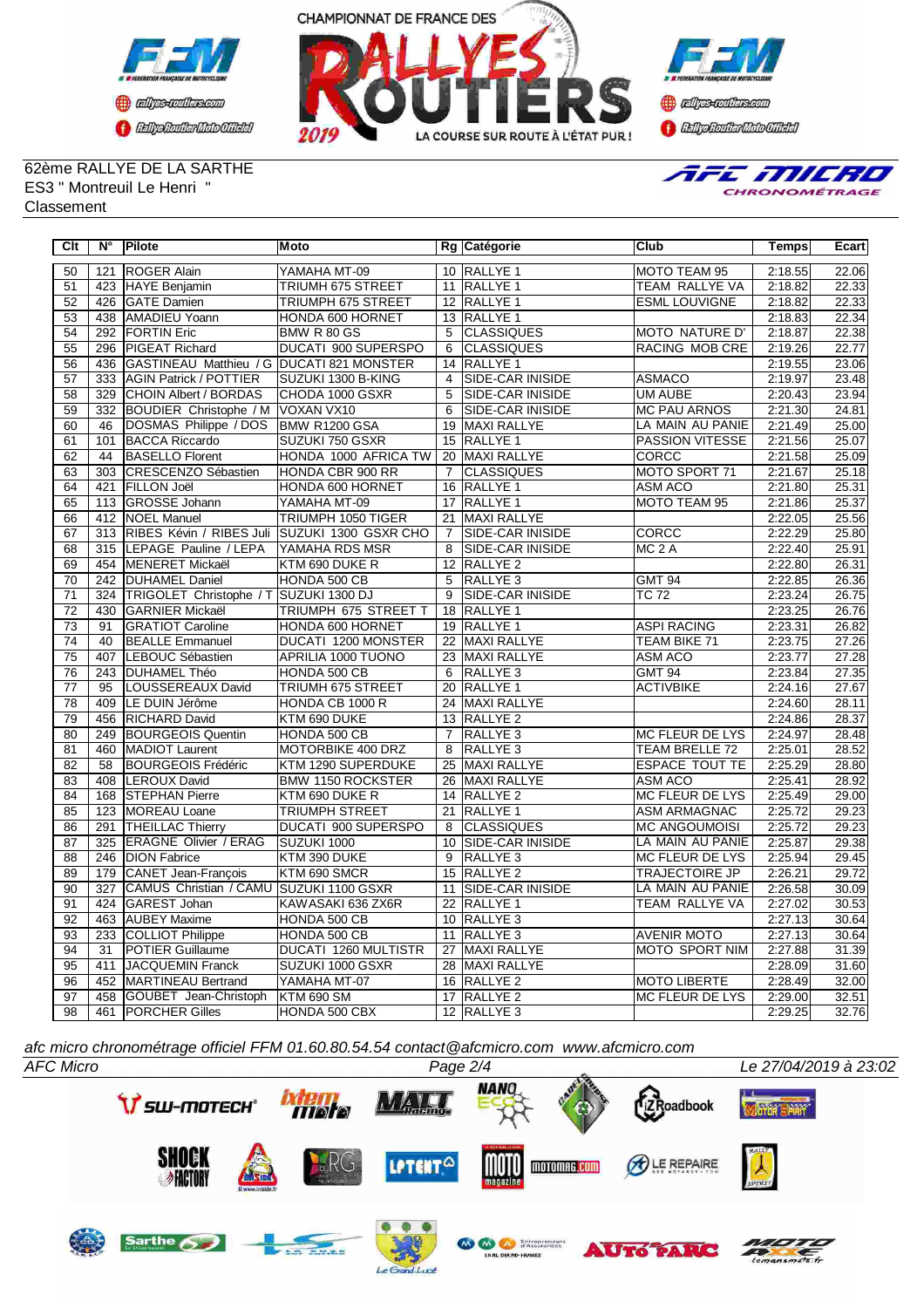





62ème RALLYE DE LA SARTHE ES3 " Montreuil Le Henri " **Classement** 



| Clt              | $N^{\circ}$ | Pilote                                         | <b>Moto</b>                         |                 | Rg Catégorie                 | Club                                  | <b>Temps</b>       | Ecart              |
|------------------|-------------|------------------------------------------------|-------------------------------------|-----------------|------------------------------|---------------------------------------|--------------------|--------------------|
| 99               | 433         | <b>PORE</b> Benoît                             | HONDA 900 CBR                       |                 | 23 RALLYE 1                  |                                       | 2:29.27            | 32.78              |
| 100              | 297         | LACOSTE Christian                              | YAMAHA 750 SUPER TE                 | 9               | <b>CLASSIQUES</b>            | UM AIN                                | 2:29.50            | 33.01              |
| 101              | 406         | <b>BOISSERIE Philippe</b>                      | APRILIA 1100 TUONO FA               |                 | 29 MAXI RALLYE               | <b>ASMACO</b>                         | 2:29.54            | 33.05              |
| 102              | 317         | <b>BACON Franck / CHOPA</b>                    | <b>KTM RC8R CHODA</b>               |                 | 12 SIDE-CAR INISIDE          | RACING MOB CRE                        | 2:29.69            | 33.20              |
| 103              | 261         | <b>COUDURIER Thierry</b>                       | YAMAHA 350 RDLC                     | $\mathbf{1}$    | ANCIENNES                    | <b>MC ARBUSIGNY</b>                   | 2:29.90            | 33.41              |
| 104              | 117         | <b>BROUSTE Laurent</b>                         | TRIUMPH 675 STREET                  |                 | 24 RALLYE 1                  | <b>MTT HERBLINOIS</b>                 | 2:30.10            | 33.61              |
| 105              | 232         | <b>FOLTZER Jean-Pierre</b>                     | KTM 390 DUKE                        |                 | 13 RALLYE 3                  | <b>MC HAUT SAONOI</b>                 | 2:31.25            | 34.76              |
| 106              |             | 115   DELACROIX Alain                          | <b>TRIUMPH 765 STREET</b>           |                 | 25 RALLYE 1                  | <b>STANISLAS MC</b>                   | 2:31.32            | 34.83              |
| 107              | 61          | BARRIOT Jean-Christoph KTM 990 SMT             |                                     |                 | 30 MAXI RALLYE               | CM2                                   | 2:31.34            | 34.85              |
| 108              |             | 450 DUBUC Pierre-Adrien                        | KAWASAKI 650 ER6                    |                 | 18 RALLYE 2                  | <b>TEAM NOLAN</b>                     | 2:32.24            | 35.75              |
| 109              | 162         | <b>DUPUIS-MAURIN Valéry</b>                    | KAWASAKI 650 ER6                    |                 | 19 RALLYE 2                  | <b>MC DRAC</b>                        | 2:32.39            | 35.90              |
| 110              |             | 170 GILLI Aurélien                             | YAMAHA MT-07                        |                 | 20 RALLYE 2                  | PIT LANE ENDURA                       | 2:32.49            | 36.00              |
| 111              | 435         | LAVIGNASSE Jean-Pierr YAMAHA 600 R6            |                                     |                 | 26 RALLYE 1                  |                                       | 2:33.10            | 36.61              |
| 112              |             | 432 MASSON Hugues-Olivier/ YAMAHA MT-09 TRACER |                                     |                 | 27 RALLYE 1                  |                                       | 2:33.23            | 36.74              |
| 113              |             | 172 SCHMUCK Patrick                            | YAMAHA 530 T MAX                    |                 | 21 RALLYE 2                  | <b>UM MARNE</b>                       | 2:33.99            | 37.50              |
| 114              |             | 462 DEBERTEIX Yann                             | HONDA 500 CB                        |                 | 14 RALLYE 3                  |                                       | 2:34.20            | 37.71              |
| 115              |             | 410 PACCAULT Renan                             | DUCATI 1100 HYPERMO                 | 31              | <b>MAXI RALLYE</b>           |                                       | 2:34.50            | 38.01              |
| 116              |             | 471 CHAPON Cédric                              | MOTO GUZZI 1000 GT                  |                 | 10 CLASSIQUES                |                                       | 2:35.63            | 39.14              |
| $\overline{117}$ | 173         | MESSEGHEM Christian                            | KAWASAKI 650 VERSYS                 |                 | 22 RALLYE 2                  | MC du COMMINGE                        | 2:35.86            | 39.37              |
| 118              | 304         | MENARD Frédéric                                | SUZUKI 400                          |                 | 11 CLASSIQUES                | <b>TEAM PERFORMA</b>                  | 2:35.89            | 39.40              |
| 119              | 422         | JOYAU Laurent                                  | YAMAHA MT-09                        |                 | 28 RALLYE 1                  |                                       | 2:35.96            | 39.47              |
| 120              | 30          | MOTTAZ Rémi                                    | HONDA 1300 CB S                     |                 | 32 MAXI RALLYE               | MGB MOTO                              | 2:36.38            | 39.89              |
| 121              | 236         | <b>CRESCENCIO Pedro</b>                        | KAWASAKI 400 NINJA                  |                 | 15 RALLYE 3                  | ASM ACO                               | 2:37.21            | 40.72              |
| 122              | 434         | DELPLANQUE Romain                              | HONDA 600 CBR RR                    |                 | 29 RALLYE 1                  | FFMC 60                               | 2:37.62            | 41.13              |
| 123              | 429         | <b>ROQUAIN Kevin</b>                           | SUZUKI 600 GSR                      |                 | 30 RALLYE 1                  | MRT <sub>72</sub>                     | 2:38.36            | 41.87              |
| 124              | 299         | GUILLEMOT Frédéric                             | YAMAHA 750                          |                 | 12 CLASSIQUES                | <b>MC DREUX</b>                       | 2:38.38            | 41.89              |
| 125              | 231         | <b>GRASSIAN Baptiste</b>                       | HUSQVARNA 401                       |                 | 16 RALLYE 3                  | CORCC                                 | 2:38.48            | 41.99              |
| 126              |             | 470 LOUIS Cyril                                | KAWASAKI GPZR NINJA                 |                 | 13 CLASSIQUES                |                                       | 2:39.64            | 43.15              |
| 127              | 55          | LAMOUR Marc                                    | HONDA 1100 CBR                      |                 | 33 MAXI RALLYE               | VAL DE SEINE 76                       | 2:40.97            | 44.48              |
| 128              | 330         | QUILBAULT Jimmy / BEN HONDA 1000 CBR           |                                     |                 | 13 SIDE-CAR INISIDE          | <b>MC MONTGENOIS</b>                  | 2:41.09            | 44.60              |
| 129              | 455         | <b>IKERN Simon</b>                             | HYOSUNG COMET 650 G                 |                 | 23 RALLYE 2                  |                                       | 2:42.34            | 45.85              |
| 130              | 437         | MORSALINE Thibaud                              | HONDA 600 HORNET                    |                 | 31 RALLYE 1                  |                                       | 2:42.40            | 45.91              |
| 131              | 251         | <b>GERMANIQUE Pascal</b>                       | KTM 390 DUKE                        | 17              | <b>RALLYE 3</b>              | <b>MC VERO</b>                        | 2:44.43            | 47.94              |
| 132              | 427         | <b>DUJARRIER Thierry</b>                       | YAMAHA MT-09                        |                 | 32 RALLYE 1                  |                                       | 2:46.72            | 50.23              |
| 133              | 267         | <b>MARTIN Eric</b>                             | SUZUKI 750 GS                       | 2               | <b>ANCIENNES</b>             | <b>MC VILLECOMTAL</b>                 | 2:48.66            | 52.17              |
| 134              | 464         | <b>LECARDRONNEL Lucas</b>                      | YAMAHA 125 YZF-R                    |                 | 18 RALLYE 3                  |                                       | 2:50.37            | 53.88              |
| 135              | 262         | ZABRONIECKA Joël                               | HONDA 900 BOL D'OR                  | 3               | <b>ANCIENNES</b>             | <b>AVENIR MOTO</b>                    | 2:50.67            | 54.18              |
| 136              |             | 308 STEPHAN PHILIPPE                           | YAMAHA 350 RDLC                     |                 | 14 CLASSIQUES                | MOTO TEAM 95                          | 2:51.46            | 54.97              |
| 137              | 457         | LAROCHE Sébastien                              | YAMAHA XSR 700                      |                 | 24 RALLYE 2                  |                                       | 2:52.46            | 55.97              |
| 138              | 247         | EVERARD DE HARZIR AI HONDA 500 CB              |                                     |                 | 19 RALLYE 3                  | UM AIN                                | 2:53.51            | 57.02              |
| 139              | 273         | <b>ZABRONIECKA Sylvie</b>                      | HONDA 900 BOL D'OR                  | $\overline{4}$  | <b>ANCIENNES</b>             | <b>AVENIR MOTO</b>                    | 2:55.35            | 58.86              |
| 140              |             | 449 SAUVAGE Mathias                            | KAWASAKI 650 ER6                    |                 | 25 RALLYE 2                  | FFMC <sub>60</sub>                    | 2:55.58            | 59.09              |
| 141              | 319         | GUGLIELMI Séverine / B                         | HONDA 1000 CBR                      |                 | 14 SIDE-CAR INISIDE          | <b>MC AIX EN PROVE</b>                | 2:55.85            | 59.36              |
| 142              | 268         | <b>RENAULT Laurent</b>                         | HONDA CX500                         | 5               | <b>ANCIENNES</b>             | AS ROTO SPORT                         | 2:58.95            | 1:02.46            |
| 143              | 328         | VIEMONT Laurent / VIEM SUZUKI 1300             |                                     | $\overline{15}$ | <b>SIDE-CAR INISIDE</b>      | <b>CORCC</b>                          | 2:59.45            | 1:02.96            |
| 144<br>145       | 300         | <b>FANIEN Gilles</b><br>109 FRANCOIS Nicolas   | HONDA 600 TRANSALP<br>HONDA 600 CBF |                 | 15 CLASSIQUES<br>33 RALLYE 1 | <b>GMT 94</b><br><b>GREZAC MOTO C</b> | 2:59.77<br>3:29.34 | 1:03.28<br>1:32.85 |
| 146              |             | 104 PREUDHOMME Benjami                         |                                     |                 | 34 RALLYE 1                  | <b>MC CAROLE</b>                      | 8:40.28            | 6:43.79            |
|                  |             |                                                | <b>SUZUKI 750 GSXS</b>              |                 |                              |                                       |                    |                    |

## **Sous réserve d'homologation par le jury**